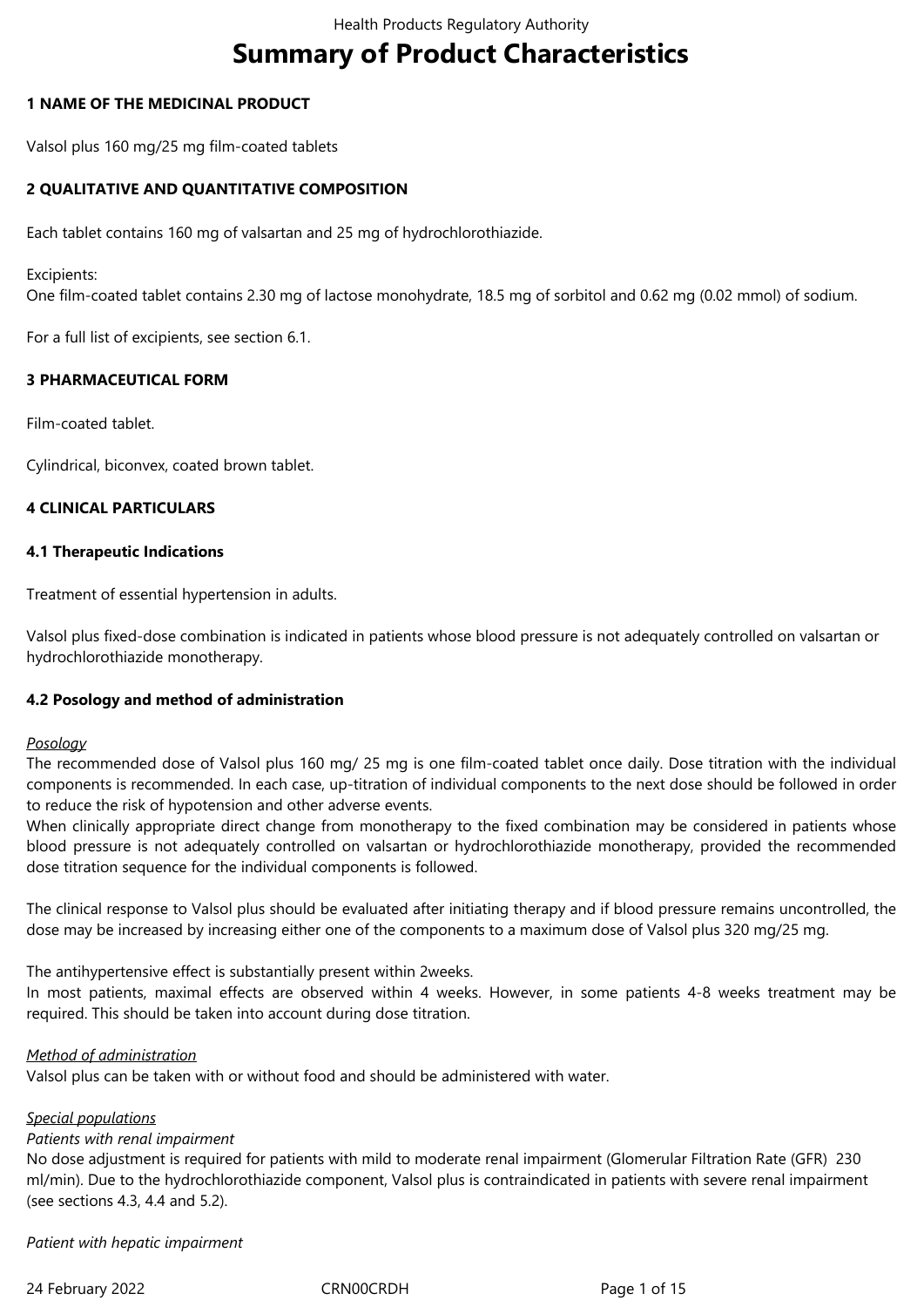In patients with mild to moderate hepatic impairment without cholestasis the dose of valsartan should not exceed 80 mg (see section 4.4). No adjustment of the hydrochlorothiazide dose is required for patients with mild to moderate hepatic impairment. Due to the valsartan component, <invented name> is contraindicated in patients with severe hepatic impairment or with biliary cirrhosis and cholestasis (see sections 4.3, 4.4 and 5.2).

# *Elderly*

No dose adjustment is required in elderly patients.

# *Paediatric patients*

Valsol plus is not recommended for use in children below the age of 18 years due to a lack of data on safety and efficacy.

# **4.3 Contraindications**

- Hypersensitivity to valsartan, hydrochlorothiazide, other sulfonamide-derived medicinal products or to any of the excipients listed in section 6.1.
- Second and third trimester of pregnancy (section 4.4 and 4.6).
- Severe hepatic impairment, biliary cirrhosis and cholestasis.
- Severe renal impairment (creatinine clearance <30 ml/min), anuria.
- Refractory hypokalaemia, hyponatraemia, hypercalcaemia, and symptomatic hyperuricaemia.
- Concomitant use of Valsol plus with aliskiren-containing products is contraindicated in patients with diabetes mellitus or renal impairment (GFR < 60 ml/min/1.73 m2) (see sections 4.5 and 5.1).

# **4.4 Special warnings and precautions for use**

# Serum electrolyte changes

# *Valsartan*

Concomitant use with potassium supplements, potassium-sparing diuretics,, salt substitutes containing potassium, or other agents that may increase potassium levels (heparin, etc.) is not recommended.

Monitoring of potassium should be undertaken as appropriate.

# *Hydrochlorothiazide*

Hypokalaemia has been reported under treatment with thiazide diuretics, including hydrochlorothiazide. Frequent monitoring of serum potassium is recommended.

Treatment with thiazide diuretics, including hydrochlorothiazide, has been associated with hyponatraemia and hypochloraemic alkalosis. Thiazides, including hydrochlorothiazide, increase the urinary excretion of magnesium, which may result in hypomagnesaemia. Calcium excretion is decreased by thiazide diuretics. This may result in hypercalcaemia.

As for any patient receiving diuretic therapy, periodic determination of serum electrolytes should be performed at appropriate intervals.

# Sodium and/or volume-depleted patients

Patients receiving thiazide diuretics, including hydrochlorothiazide should be observed for clinical signs of fluid or electrolyte imbalance.

In severely sodium-depleted and/or volume-depleted patients, such as those receiving high doses of diuretics, symptomatic hypotension may occur in rare cases after initiation of therapy with Valsol plus. Sodium and/or volume depletion should be corrected before starting treatment with Valsol plus.

Patients with severe chronic heart failure or other conditions with stimulation of the reninangiotensin-aldosterone-system In patients whose renal function may depend on the activity of the renin-angiotensin-aldosterone system (e.g. patients with severe congestive heart failure), treatment with angiotensin converting enzyme inhibitors has been associated with oliguria and/or progressive azotaemia, and in rare cases with acute renal failure and/or death. Evaluation of patients with heart failure or post-myocardial infarction should always include assessment of renal function. The use of Valsol plus in patients with severe chronic heart failure has not been established.

Hence it cannot be excluded that because of the inhibition of the renin-angiotensin-aldosterone system the application of Valsol plus as well may be associated with impairment of the renal function. Valsol plus should not be used in these patients.

# Renal artery stenosis

Valsol plus should not be used to treat hypertension in patients with unilateral or bilateral renal artery stenosis or stenosis of the artery to a solitary kidney, since blood urea and serum creatinine may increase in such patients.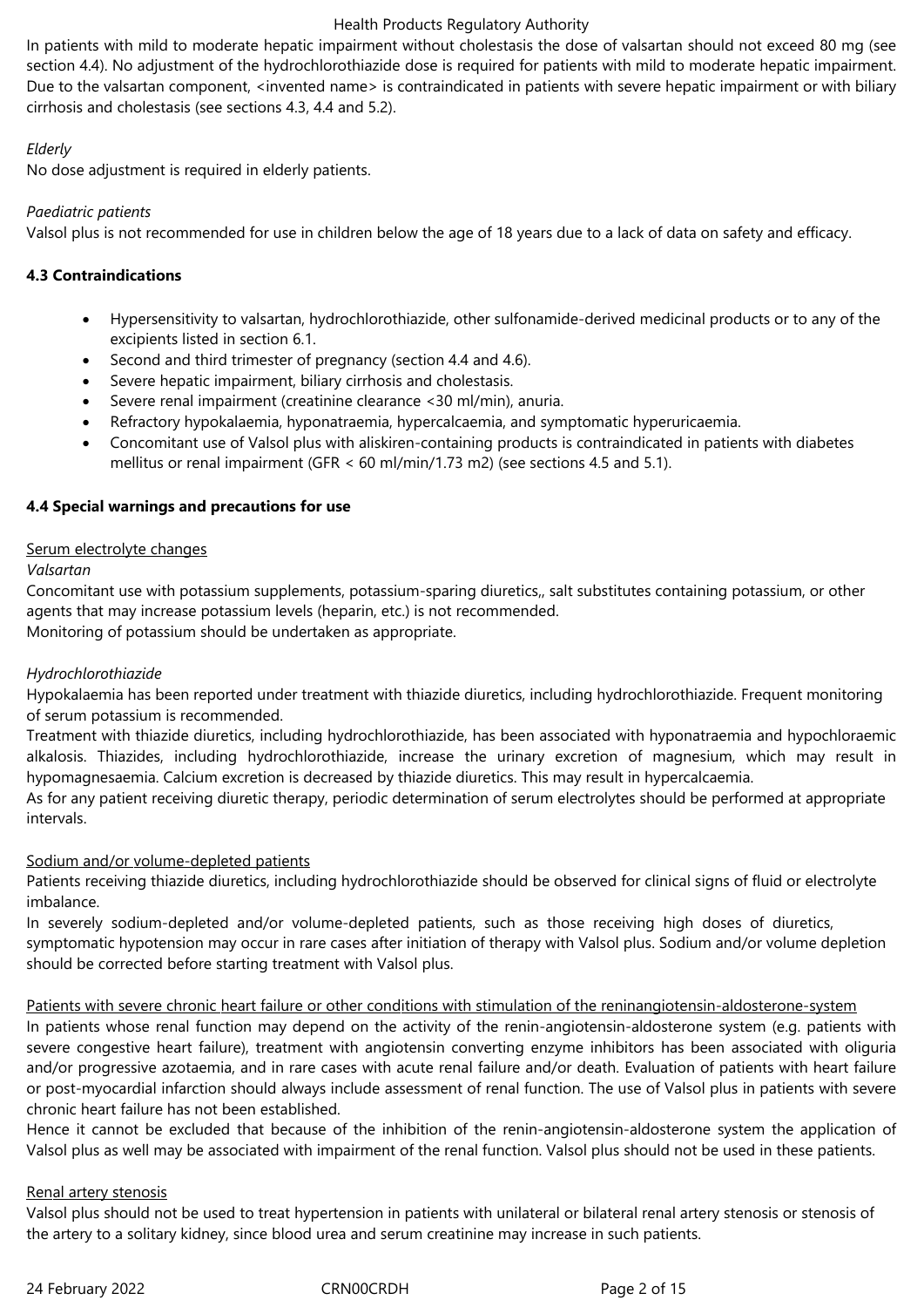# Primary hyperaldosteronism

Patients with primary hyperaldosteronism should not be treated with Valsol plus as their reninangiotensin system is not activated.

# Aortic and mitral valve stenosis, hypertrophic obstructive cardiomyopathy

As with all other vasodilators, special caution is indicated in patients suffering from aortic or mitral stenosis, or hypertrophic obstructive cardiomyopathy (HOCM).

# Renal impairment

No dosage adjustment is required for patients with renal impairment with a creatinine clearance 2 30 ml/min (see section 4.2). Periodic monitoring of serum potassium, creatinine and uric acid levels is recommended when Valsol plus is used in patients with renal impairment.

# Kidney transplantation

There is currently no experience on the safe use of Valsol plus in patients who have recently undergone kidney transplantation.

# **Hepaticimpairment**

In patients with mild to moderate hepatic impairment without cholestasis, Valsol plus should be used with caution (see sections 4.2 and 5.2). Thiazides should be used with caution in patients with impaired hepatic function or progressive liver disease, since minor alterations of fluid and electrolyte balance may precipitate hepatic coma.

# History of angioedema

Angioedema, including swelling of the larynx and glottis, causing airway obstruction and/or swelling of the face, lips, pharynx, and/or tongue has been reported in patients treated with valsartan; some of these patients previously experienced angioedema with other drugs including ACE inhibitors. Valsol plus should be immediately discontinued in patients who develop angioedema, and valsartan/hydrochlorothiazide should not be readministered (see section 4.8).

# Systemic lupus erythematosus

Thiazide diuretics, including hydrochlorothiazide, have been reported to exacerbate or activate systemic lupus erythematosus.

# Other metabolic disturbances

Thiazide diuretics, including hydrochlorothiazide, may alter glucose tolerance and raise serum levels of cholesterol, triglycerides, and uric acid. In diabetic patients dosage adjustments of insulin or oral hypoglycaemic agents may be required. Thiazides may reduce urinary calcium excretion and cause an intermittent and slight elevation of serum calcium in the absence of known disorders of calcium metabolism. Marked hypercalcaemia may be evidence of underlying hyperparathyroidism. Thiazides should be discontinued before carrying out tests for parathyroid function.

# **Photosensitivity**

Cases of photosensitivity reactions have been reported with thiazide diuretics (see section 4.8). If photosensitivity reaction occurs during treatment, it is recommended to stop the treatment. If a readministration of the diuretic is deemed necessary, it is recommended to protect exposed areas to the sun or to artificial UVA.

# **Pregnancy**

Angiotensin II Receptor Antagonists (AIIRAs) should not be initiated during pregnancy. Unless continued AIIRAs therapy is considered essential, patients planning pregnancy should be changed to alternative anti-hypertensive treatments which have an established safety profile for use in pregnancy.

When pregnancy is diagnosed, treatment with AIIRAs should be stopped immediately, and, if appropriate, alternative therapy should be started (see sections 4.3 and 4.6).

# General

Caution should be exercised in patients who have shown prior hypersensitivity to other angiotensin II receptor antagonists. Hypersensitivity reactions to hydrochlorothiazide are more likely in patients with allergy and asthma.

# Choroidal effusion, acute myopia and secondary Angle-Closure Glaucoma:

Hydrochlorothiazide, a sulfonamide, has been associated with an idiosyncratic reaction resulting in choroidal effusion with visual field defect, acute transient myopia and acute angle-closure glaucoma. Symptoms include acute onset of decreased visual acuity or ocular pain and typically occur within hours to weeks of drug initiation. Untreated acute angle-closure glaucoma can lead to permanent vision loss.

24 February 2022 CRN00CRDH Page 3 of 15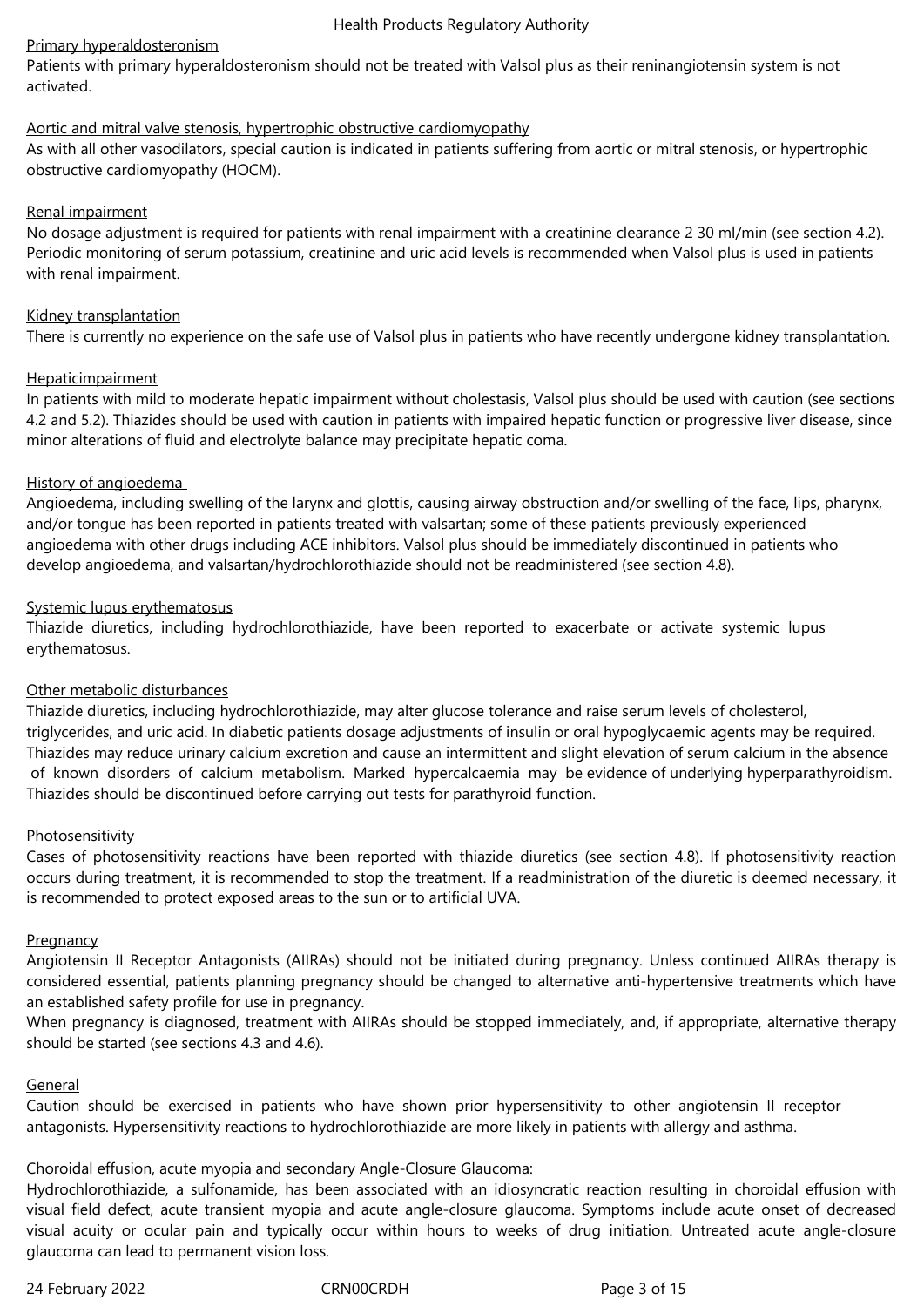The primary treatment is to discontinue drug intake as rapidly as possible. Prompt medical or surgical treatments may need to be considered if the intraocular pressure remains uncontrolled. Risk factors for developing acute angle-closure glaucoma may include a history of sulfonamide or penicillin allergy.

# Dual blockade of the renin-angiotensin-aldosterone system (RAAS)

There is evidence that the concomitant use of ACE-inhibitors, angiotensin II receptor blockers or aliskiren increases the risk of hypotension, hyperkalaemia and decreased renal function (including acute renal failure). Dual blockade of RAAS through the combined use of ACE-inhibitors, angiotensin II receptor blockers or aliskiren is therefore not recommended (see sections 4.5 and 5.1).

If dual blockade therapy is considered absolutely necessary, this should only occur under specialist supervision and subject to frequent close monitoring of renal function, electrolytes and blood pressure.

ACE-inhibitors and angiotensin II receptor blockers should not be used concomitantly in patients with diabetic nephropathy.

#### Non-melanoma skin cancer

An increased risk of non-melanoma skin cancer (NMSC) [basal cell carcinoma (BCC) and squamous cell carcinoma (SCC)] with increasing cumulative dose of hydrochlorothiazide (HCTZ) exposure has been observed in two epidemiological studies based on the Danish National Cancer Registry. Photosensitizing actions of HCTZ could act as a possible mechanism for NMSC.

Patients taking HCTZ should be informed of the risk of NMSC and advised to regularly check their skin for any new lesions and promptly report any suspicious skin lesions. Possible preventive measures such as limited exposure to sunlight and UV rays and, in case of exposure, adequate protection should be advised to the patients in order to minimize the risk of skin cancer. Suspicious skin lesions should be promptly examined potentially including histological examinations of biopsies. The use of HCTZ may also need to be reconsidered in patients who have experienced previous NMSC (see also section 4.8).

# Acute Respiratory Toxicity

Very rare severe cases of acute respiratory toxicity, including acute respiratory distress syndrome (ARDS) have been reported after taking hydrochlorothiazide. Pulmonary oedema typically develops within minutes to hours after hydrochlorothiazide intake. At the onset, symptoms include dyspnoea, fever, pulmonary deterioration and hypotension. If diagnosis of ARDS is suspected, Valsol plus should be withdrawn and appropriate treatment given. Hydrochlorothiazide should not be administered to patients who previously experienced ARDS following hydrochlorothiazide intake.

# Excipients

# **Valsol plus contains sorbitol.**

Valsol plus 160 mg/25 mg film-coated tablets contain 18,5 mg in each tablet.

#### **Valsol plus contains lactose.**

Patients with rare hereditary problems of galactose intolerance, total lactase deficiency or glucose-galactose malabsorption should not take this medicine.

# **Valsol plus contains sodium.**

This medicine contains less than 1 mmol sodium (23 mg) per tablet, that is to say essentially 'sodium-free'

# **4.5 Interaction with other medicinal products and other forms of interactions**

# Interactions related to both valsartan and hydrochlorothiazide

# *Concomitant use not recommended*

# *Lithium*

Reversible increases in serum lithium concentrations and toxicity have been reported during concomitant administration of lithium with ACE inhibitors, angiotensin II receptor antagonists or thiazides, including hydrochlorothiazide. Since renal clearance of lithium is reduced by thiazides, the risk of lithium toxicity may presumably be increased further with Valsol plus. If the combination proves necessary, a careful monitoring of serum lithium levels is recommended.

#### *Concomitant use requiring caution*

#### *Other antihypertensive agents*

Valsol plus may increase the effects of other agents with antihypertensive properties (e.g.guanethidine, methyldopa, vasodilators, ACEI, ARBs, beta blockers, calcium channel blockers and DRIs).

*Pressor amines* (e.g. noradrenaline, adrenaline)

24 February 2022 CRN00CRDH Page 4 of 15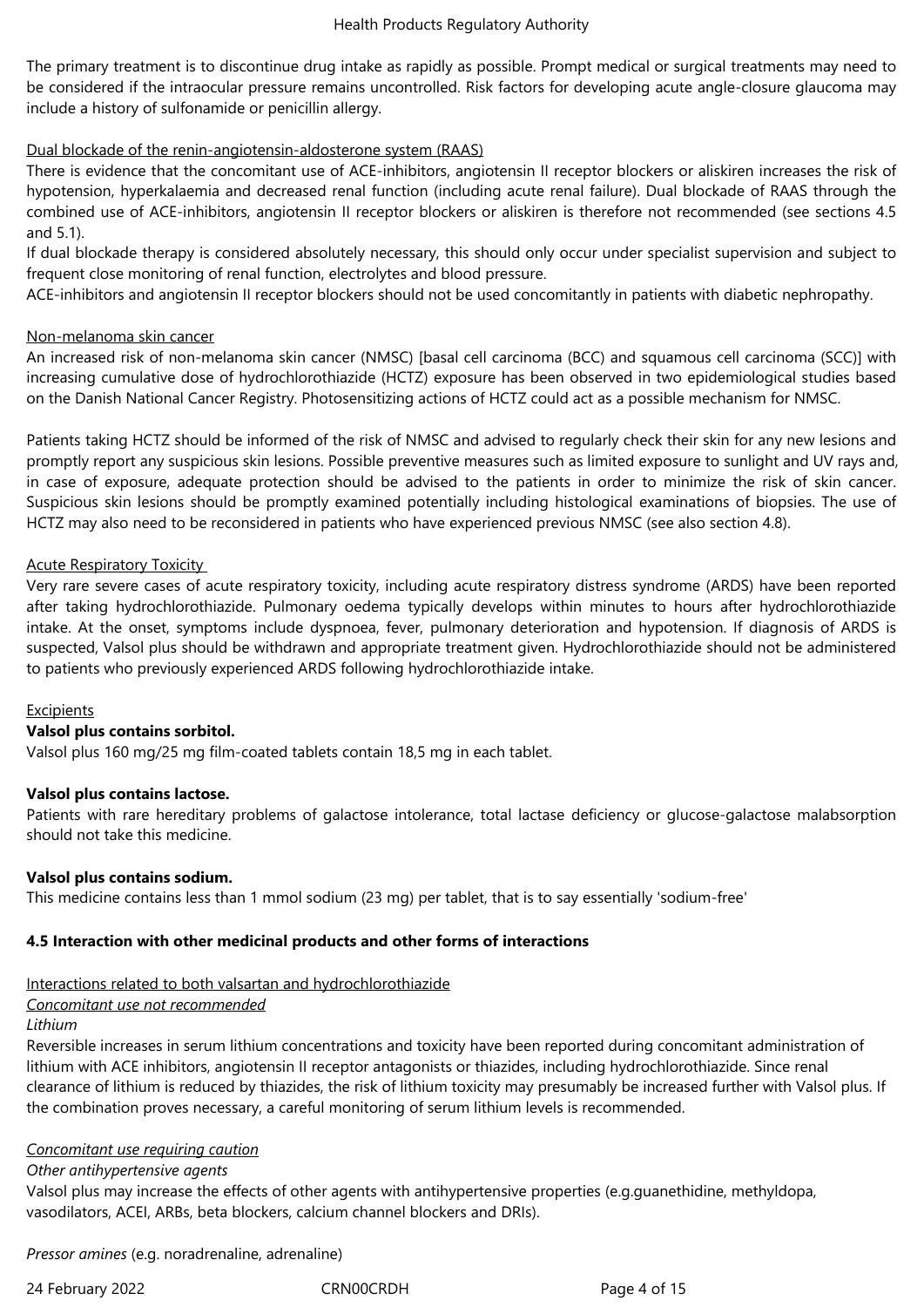Possible decreased response to pressor amines but not sufficient to preclude their use.

# *Non-steroidal anti-inflammatory medicines (NSAIDs), including selective COX-2 inhibitors, acetylsalicylic acid >3 g/day), and non-selective NSAIDs*

NSAIDS can attenuate the antihypertensive effect of both angiotensin II antagonists and hydrochlorothiazide when administered simultaneously. Furthermore, concomitant use of Valsol plus and NSAIDs may lead to worsening of renal function and an increase in serum potassium.

Therefore, monitoring of renal function at the beginning of the treatment is recommended, as well adequate hydration of the patient.

# Interactions related to valsartan

# *Dual blockade of the Renin-Angiotensin-Aldosterone System (RAAS) with ARBs, ACEIs, or aliskiren*

Clinical trial data has shown that dual blockade of the renin-angiotensin-aldosterone-system (RAAS) through the combined use of ACE-inhibitors, angiotensin II receptor blockers or aliskiren is associated with a higher frequency of adverse events such as hypotension, hyperkalaemia and decreased renal function (including acute renal failure) compared to the use of a single RAAS-acting agent (see sections 4.3, 4.4 and 5.1).

# *Concomitant use not recommended*

*Potassium-sparing diuretics, potassium supplements, salt substitutes containing potassium and other substances that may increase potassium levels*

If a medicinal product that affects potassium levels is considered necessary in combination with valsartan, monitoring of potassium plasma levels is advised.

# *Transporters*

In vitro data indicates that valsartan is a substrate of the hepatic uptake transporter OATP1B1/OATP1B3 and the hepatic efflux transporter MRP2. The clinical relevance of this finding is unknown. Co-administration of inhibitors of the uptake transporter (eg. rifampin, ciclosporin) or efflux transporter (eg. ritonavir) may increase the systemic exposure to valsartan. Exercise appropriate care when initiating or ending concomitant treatment with such drugs.

# *No interaction*

In drug interaction studies with valsartan, no interactions of clinical significance have been found with valsartan or any of the following substances: cimetidine, warfarin, furosemide, digoxin, atenolol, indomethacin, hydrochlorothiazide, amlodipine, glibenclamide. Digoxin and indomethacin could interact with the hydrochlorothiazide component of Valsol plus (see interactions related to hydrochlorothiazide).

# Interactions related to hydrochlorothiazide

# *Concomitant use requiring caution*

# *Medicinal products affecting serum potassium level*

The hypokalaemic effect of hydrochlorothiazide may be increased by concomitant administration of kaliuretic diuretics, corticosteroids, laxatives, ACTH, amphotericin, carbenoxolone, penicillin G, salicylic acid and derivatives.

If these medicinal products are to be prescribed with the hydrochlorothiazide-valsartan combination, monitoring of potassium plasma levels is advised. (see section 4.4).

# *Medicinal products that could induce torsades de pointes*

Due to the risk of hypokalaemia, hydrochlorothiazide should be administered with caution when associated with medicinal products that could induce torsades de pointes, in particular Class Ia and Class III antiarrhythmics and some antipsychotics.

# Medicinal products affecting serum sodium level

The hyponatraemic effect of diuretics may be intensified by concomitant administration of drugs such as antidepressants, antipsychotics, antiepileptics, etc. Caution is advised in long-term administration of these drugs.

# *Digitalis glycosides*

Thiazide-induced hypokalaemia or hypomagnesaemia may occur as unwanted effects favouring the onset of digitalis- induced cardiac arrhythmias.

# *Calcium salts and vitamin D*

Administration of thiazide diuretics, including hydrochlorothiazide, with vitamin D or with calcium salts may potentiate the rise in serum calcium. Concomitant use of thiazide type diuretics with calcium salts may cause hypercalcaemia in patients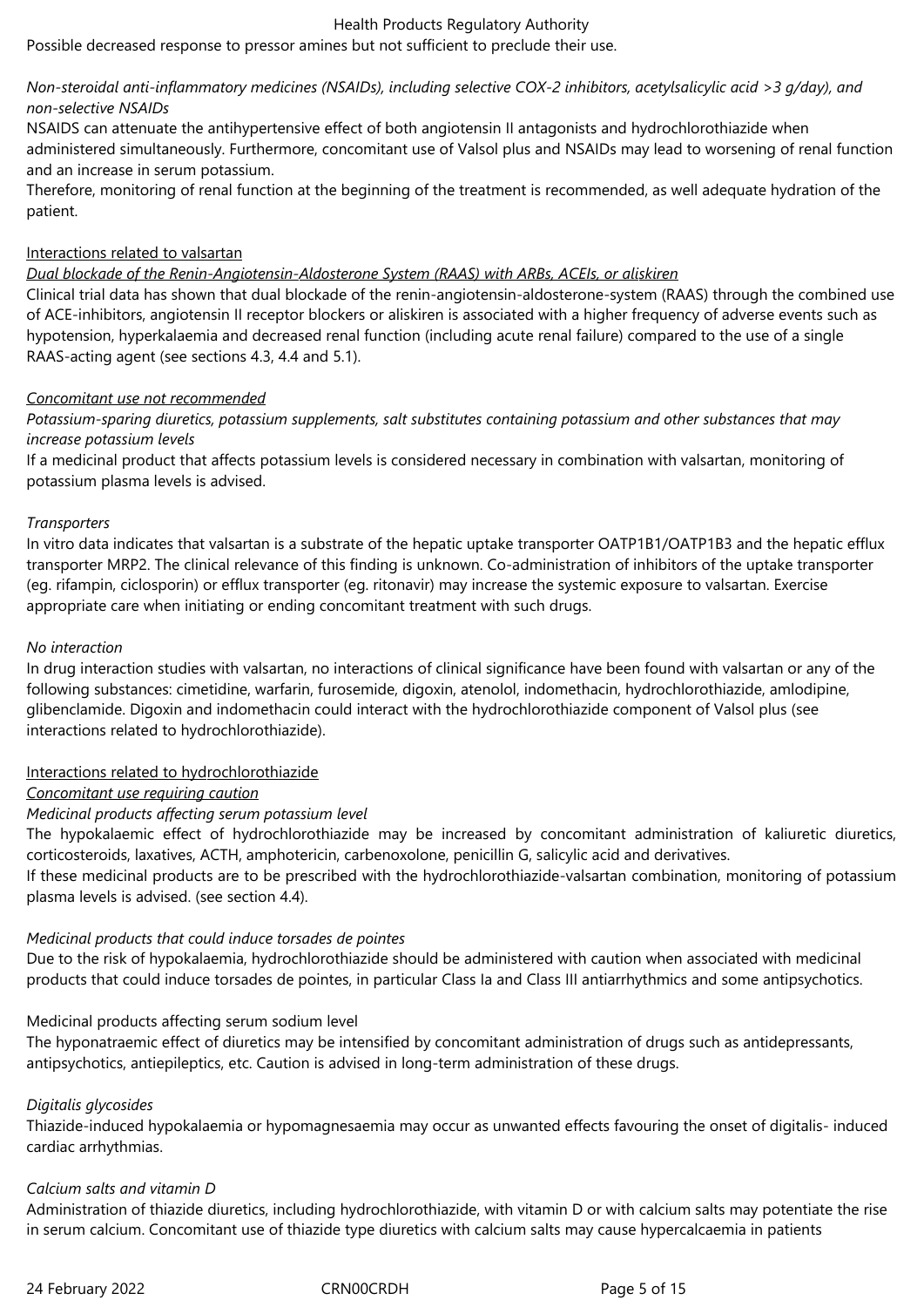pre-disposed for hypercalcaemia (e.g. hyperparathyroidism, malignancy or vitamin-D-mediated conditions) by increasing tubular calcium reabsorption.

# *Antidiabetic agents* (oral agents and insulin)

Thiazides may influence the glucose tolerance. Dose adjustment of the antidiabetic medicinal product may be necessary. Metformin should be used with caution because of the risk of lactic acidosis induced by possible functional renal failure linked to hydrochlorothiazide.

### *Beta-blockers and diazoxide*

Concomitant use of thiazide diuretics, including hydrochlorothiazide, with beta-blockers may increase the risk of hyperglycaemia. Thiazide diuretics, including hydrochlorothiazide, may enhance the hyperglycaemic effect of diazoxide.

*Medicinal products used in the treatment of gout* (probenecid, sulfinpyrazone and allopurinol) Dose adjustment of uricosuric medications may be necessary as hydrochlorothiazide may raise the level of serum uric acid. Increase of dosage of probenecid or sulfinpyrazone may be necessary. Co-administration of thiazide diuretics, including

hydrochlorothiazide, may increase the incidence of hypersensitivity reactions to allopurinol.

#### *Anticholinergic agents and other medicinal products affecting gastric motility*

The bioavailability of thiazide-type diuretics may be increased by anticholinergic agents (e.g. atropine, biperiden), apparently due to a decrease in gastrointestinal motility and the stomach emptying rate.

Conversely, it is anticipated that prokinetic drugs such as cisapride may decrease the bioavailability of thiazide-type diuretics.

#### *Amantadine*

Thiazides, including hydrochlorothiazide, may increase the risk of adverse effects caused by amantadine.

#### *Ion exchange resins*

Absorption of thiazide diuretics, including hydrochlorothiazide, is decreased by cholestyramine or colestipol. This could result in sub-therapeutic effects of thiazide diuretics. However, staggering the dosage of hydrochlorothiazide and resin such that hydrochlorothiazide is administered at least 4 h before or 4-6 h after the administration of resins would potentially minimise the interaction.

#### *Cytotoxicagents*

Thiazides, including hydrochlorothiazide, may reduce renal excretion of cytotoxic agents (e.g. cyclophosamide, methotrexate) and potentiate their myelosuppressive effects.

# *Non-depolarising skeletal musclerelaxants (e.g. tubocurarine)*

Thiazides, including hydrochlorothiazide, potentiate the action of skeletal muscle relaxants such as curare derivatives.

# *Ciclosporin*

Concomitant treatment with ciclosporin may increase the risk of hyperuricaemia and gout-type complications.

# *Alcohol, anaesthetics and sedatives*

Concomitant administration of thiazide diuretics with substances that also have a blood pressure lowering effect (e.g. by reducing sympathetic central nervous system activity or direct vasodilatation activity) may potentiation of orthostatic hypotension may occur.

#### *Methyldopa*

There have been isolated reports of haemolytic anaemia in patients receiving concomitant treatment with methyldopa and hydrochlorothiazide.

#### *Iodine contrast media*

In case of diuretic-induced dehydration, there is an increased risk of acute renal failure, especially with high doses of the iodine product. Patients should be rehydrated before the administration.

# **4.6 Fertility, pregnancy and lactation**

*Pregnancy* Valsartan

24 February 2022 CRN00CRDH Page 6 of 15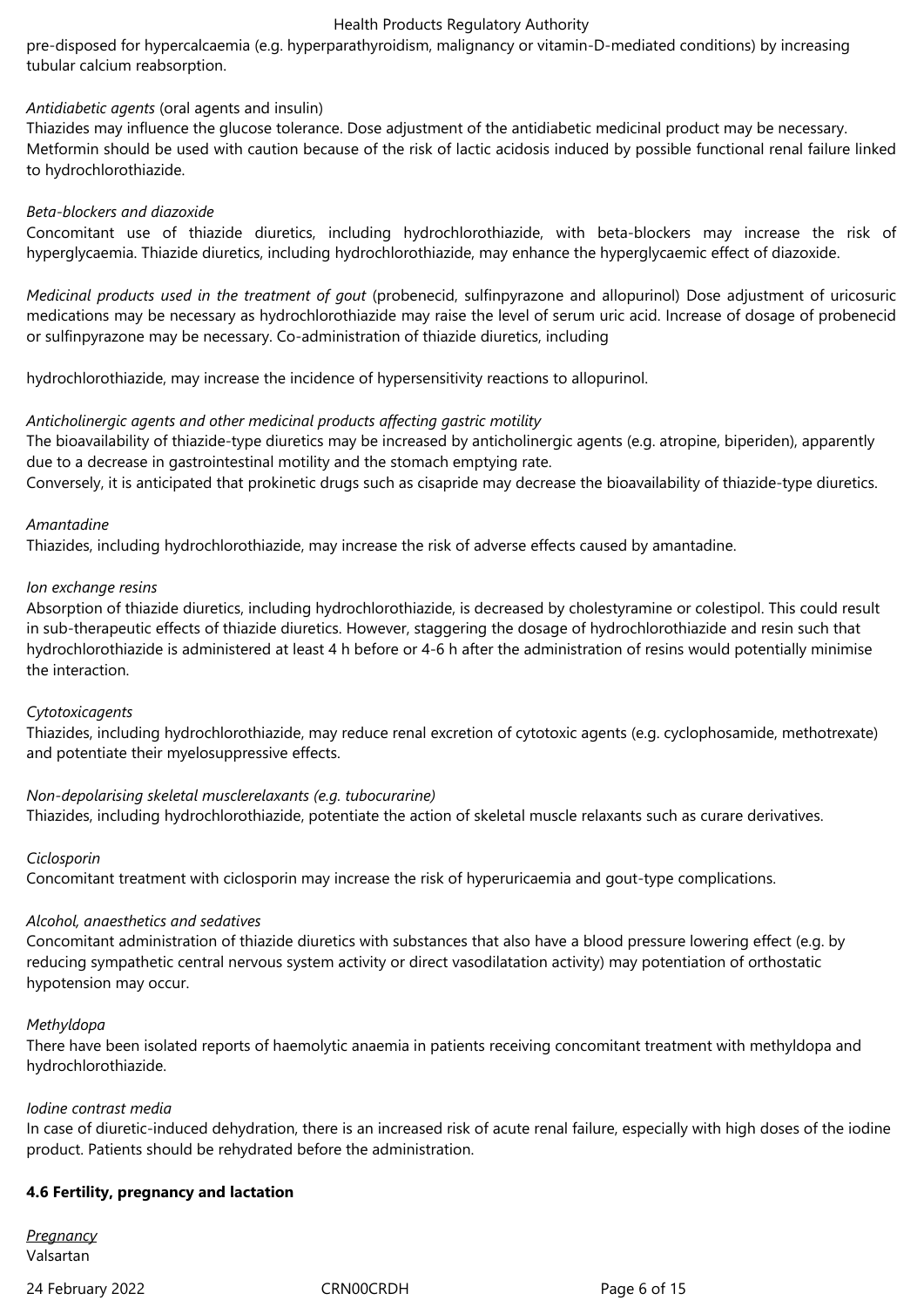The use of Angiotensin II Receptor Antagonists (AIIRAs) is not recommended during first trimester of pregnancy (see section 4.4).The use of AIIRAs is contra-indicated during the second and third trimester of pregnancy (see sections 4.3 and 4.4).

Epidemiological evidence regarding the risk of teratogenicity following exposure to ACE inhibitors during the first trimester of pregnancy has not been conclusive; however a small increase in risk cannot be excluded. Whilst there is no controlled epidemiological data on the risk with Angiotensin II Receptor Inhibitors (AIIRAs), similar risks may exist for this class of drugs. Unless continued AIIRAs therapy is considered essential, patients planning pregnancy should be changed to alternative antihypertensive treatments which have an established safety profile for use in pregnancy. When pregnancy is diagnosed, treatment with AIIRAs should be stopped immediately and, if appropriate, alternative therapy should be started.

AIIRAs therapy exposure during the second and third trimesters is known to induce human fetotoxicity (decreased renal function, oligohydramnios, skull ossification retardation) and neonatal toxicity (renal failure, hypotension, hyperkalaemia) (see also section 5.3).

Should exposure to AIIRAs have occurred from the second trimester of pregnancy, ultrasound check of renal function and skull is recommended.

Infants whose mothers have taken AIIRAs should be closely observed for hypotension (see also section 4.3 and 4.4).

# Hydrochlorothiazide

There is limited experience with hydrochlorothiazide during pregnancy, especially during the first trimester. Animal studies are insufficient. Hydrochlorothiazide crosses the placenta. Based on the pharmacological mechanism of action of hydrochlorothiazide its use during the second and third trimester may compromise foeto-placental perfusion and may cause foetal and neonatal effects like icterus, disturbance of electrolyte balance and thrombocytopenia.

# Breast-feeding

No information is available regarding the use of valsartan during breastfeeding. Hydrochlorothiazide is excreted in human milk. Therefore, the use of <invented name> during breast feeding is not recommended. Alternative treatments with better established safety profiles during breast-feeding are preferable, especially while nursing a newborn or preterm infant.

# **4.7 Effects on ability to drive and use machines**

No studies on the effect of Valsol plus on the ability to drive and use machines have been performed. When driving vehicles or operating machines it should be taken into account that occasionally dizziness or weariness may occur.

# **4.8 Undesirable effects**

Adverse reactions reported in clinical trials and laboratory findings occurring more frequently with valsartan plus hydrochlorothiazide versus placebo and individual postmarketing reports are presented below according to system organ class. Adverse reactions known to occur with each component given individually but which have not been seen in clinical trials may occur during treatment with valsartan/hydrochlorothiazide.

Adverse drug reactions are ranked by frequency, the most frequent first, using the following convention: very common (21/10); common (21/100 to <1/10); uncommon (21/1,000 to <1/100); rare (21/10,000 to <1/1,000); very rare (<1/10,000), not known (cannot be estimated from the available data). Within each frequency grouping, adverse reactions are ranked in order of decreasing seriousness.

| <b>Metabolism and nutrition disorders</b> |                  |
|-------------------------------------------|------------------|
| Uncommon                                  | Dehydration      |
| Nervous system disorders                  |                  |
| Very rare                                 | <b>Dizziness</b> |
| Uncommon                                  | Paraesthesia     |
| Not known                                 | Syncope          |
| <b>Eye disorders</b>                      |                  |
| Uncommon                                  | Vision blurred   |
| <b>Ear and labyrinth disorders</b>        |                  |
| Uncommon                                  | Tinnitus         |
| <b>Vascular disorders</b>                 |                  |
| Uncommon                                  | Hypotension      |

Table 1. Frequency of adverse reactions with valsartan/hydrochlorothiazide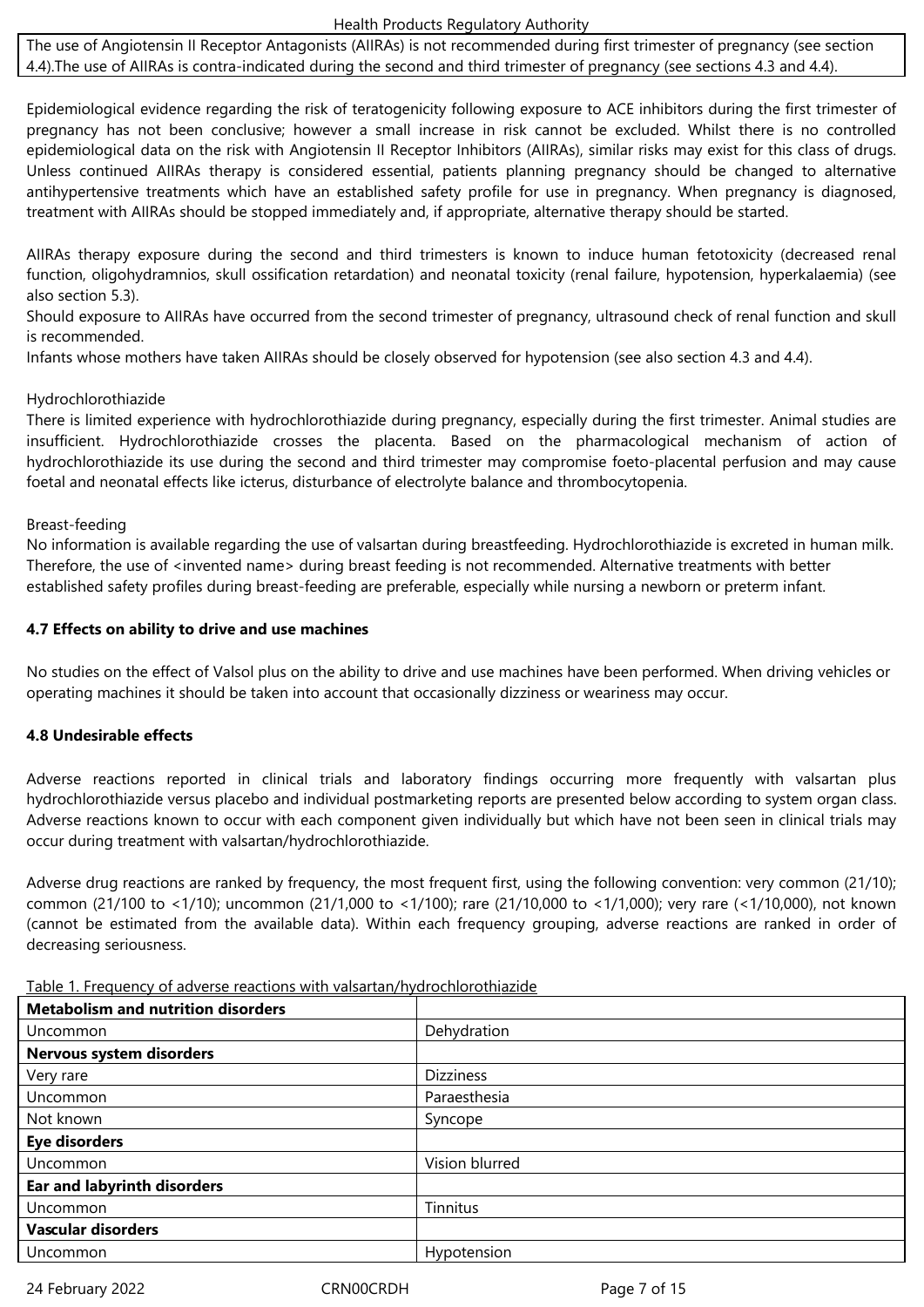| Respiratory, thoracic and mediastinal disorders                                                                                                                                                                                   |                                                                                                                                                             |
|-----------------------------------------------------------------------------------------------------------------------------------------------------------------------------------------------------------------------------------|-------------------------------------------------------------------------------------------------------------------------------------------------------------|
| Uncommon                                                                                                                                                                                                                          | Cough                                                                                                                                                       |
| Not known                                                                                                                                                                                                                         | Non cardiogenic pulmonary oedema                                                                                                                            |
| <b>Gastrointestinal disorders</b>                                                                                                                                                                                                 |                                                                                                                                                             |
| Very rare                                                                                                                                                                                                                         | Diarrhoea                                                                                                                                                   |
| <b>Musculoskeletal and connective tissue disorders</b>                                                                                                                                                                            |                                                                                                                                                             |
| Uncommon                                                                                                                                                                                                                          | Myalgia                                                                                                                                                     |
| Very rare                                                                                                                                                                                                                         | Arthralgia                                                                                                                                                  |
| <b>Renal and urinary disorders</b>                                                                                                                                                                                                |                                                                                                                                                             |
| Not known                                                                                                                                                                                                                         | Impaired renal function                                                                                                                                     |
| <b>General disorders and administration site conditions</b>                                                                                                                                                                       |                                                                                                                                                             |
| Uncommon                                                                                                                                                                                                                          | Fatigue                                                                                                                                                     |
| <b>Investigations</b>                                                                                                                                                                                                             |                                                                                                                                                             |
| Not known                                                                                                                                                                                                                         | Serum uric acid increased, Serum bilirubin and Serum creatinine<br>increased, Hypokalaemia, Hyponatraemia, Elevation of Blood Urea<br>Nitrogen, Neutropenia |
| $\mathbf{A}$ . The contract of the contract of the contract of the contract of the contract of the contract of the contract of the contract of the contract of the contract of the contract of the contract of the contract of th |                                                                                                                                                             |

Additional information on the individual components

Adverse reactions previously reported with one of the individual components may be potential undesirable effects with Valsol plus as well, even if not observed in clinical trials or during postmarketing period.

| <b>Blood and lymphatic system disorders</b> |                                                                    |
|---------------------------------------------|--------------------------------------------------------------------|
| Not known                                   | Decrease in haemoglobin, decrease in haematocrit, thrombocytopenia |
| Immune system disorders                     |                                                                    |
| Not known                                   | Other hypersensitivity/allergic reactions including serum sickness |
| <b>Metabolism and nutrition disorders</b>   |                                                                    |
| Not known                                   | Increase of serum potassium, hyponatraemia                         |
| <b>Ear and labyrinth disorders</b>          |                                                                    |
| Uncommon                                    | Vertigo                                                            |
| Vascular disorders                          |                                                                    |
| Not known                                   | Vasculitis                                                         |
| <b>Gastrointestinal disorders</b>           |                                                                    |
| Uncommon                                    | Abdominal pain                                                     |
| <b>Hepatobiliary disorders</b>              |                                                                    |
| Not known                                   | Elevation of liver function values                                 |
| Skin and subcutaneous tissue disorders      |                                                                    |
| Not known                                   | Angioedema, dermatitis bullous, rash, pruritus                     |
| <b>Renal and urinary disorders</b>          |                                                                    |
| Not known                                   | Renal failure                                                      |

Table 2. Frequency of adverse reactions with valsartan

Table 3: Frequency of adverse reactions with hydrochlorothiazide

Hydrochlorothiazide has been extensively prescribed for many years, frequently in higher doses than those administered with Valsol plus. The following adverse reactions have been reported in patients treated with monotherapy of thiazide diuretics, including hydrochlorothiazide:

| Neoplasms benign, malignant and unspecified (incl cysts and polyps) |           |                                                  |
|---------------------------------------------------------------------|-----------|--------------------------------------------------|
| Not known                                                           |           | Non-melanoma skin cancer (Basal carcinoma cell   |
|                                                                     |           | and Squamous cell carcinoma)                     |
| <b>Blood and lymphatic system disorders</b>                         |           |                                                  |
| Rare                                                                |           | Thrombocytopenia sometimes with purpura          |
| Very rare                                                           |           | Agranulocytosis, leucopenia, haemolytic anaemia, |
|                                                                     |           | bone marrow failure                              |
| Not known                                                           |           | Aplastic anemia                                  |
| Immune system disorders                                             |           |                                                  |
| Very rare                                                           |           | Hypersenstivity reactions                        |
| <b>Metabolism and nutrition disorders</b>                           |           |                                                  |
| Very common                                                         |           | Hypokalaemia, blood lipids increased (mainly at  |
| 24 February 2022                                                    | CRN00CRDH | Page 8 of 15                                     |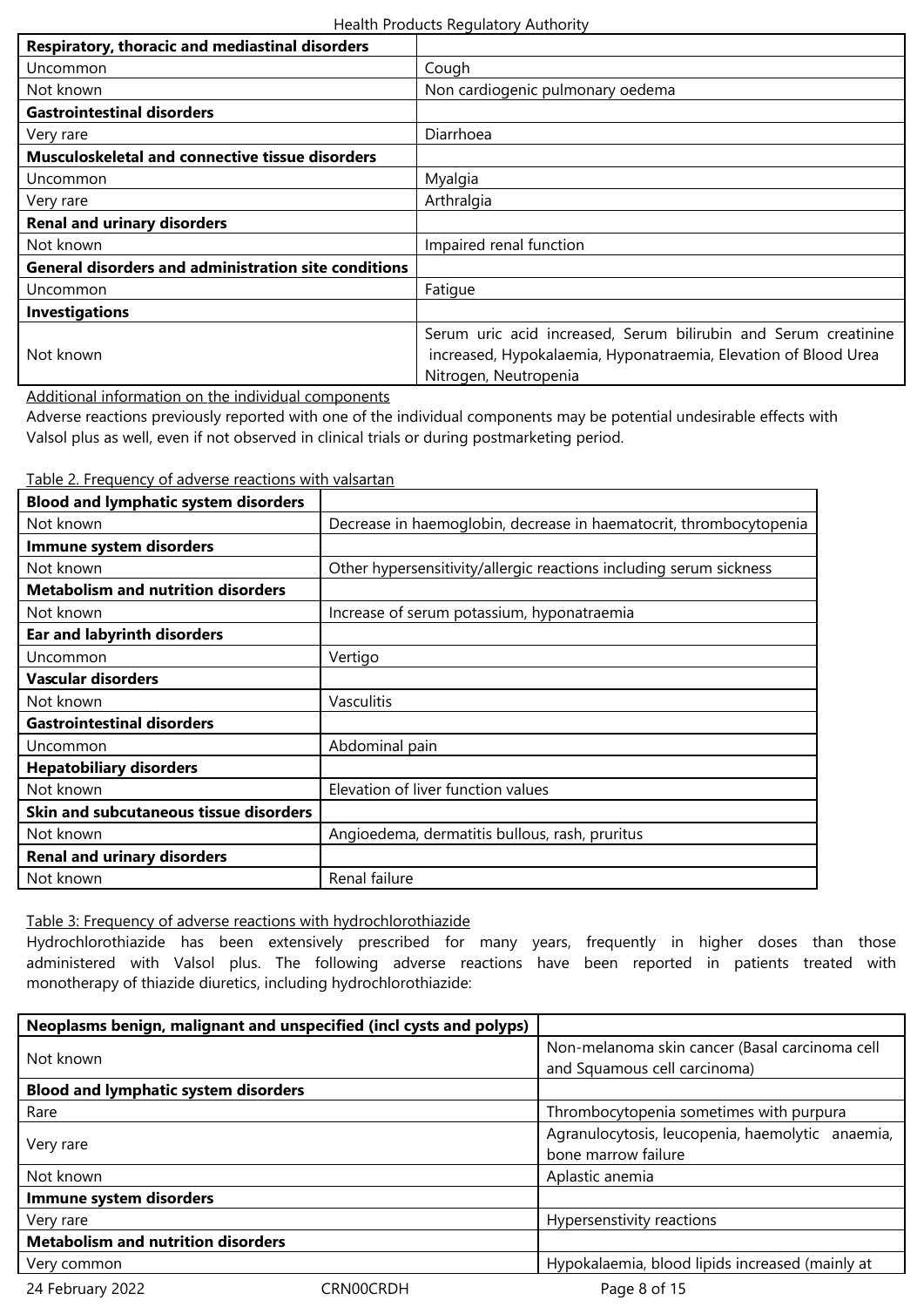|                                                             | higher doses)                                        |
|-------------------------------------------------------------|------------------------------------------------------|
| Common                                                      | Hyponatraemia, hypomagnesaemia,                      |
|                                                             | hyperuricaemia                                       |
| Rare                                                        | Hypercalcaemia, hyperglycaemia, glycosuria and       |
|                                                             | worsening of diabeticmetabolic state.                |
| Very rare                                                   | Hypochloraemic alkalosis                             |
| <b>Psychiatric disorders</b>                                |                                                      |
| Rare                                                        | Depression, sleep disturbances                       |
| Nervous system disorders                                    |                                                      |
| Rare                                                        | Headache, dizziness, paraesthesia                    |
| <b>Eye disorders</b>                                        |                                                      |
| Rare                                                        | Visual impairment                                    |
| Not known                                                   | Choroidal effusion acute angle-closure glaucoma      |
| <b>Cardiacdisorders</b>                                     |                                                      |
| Rare                                                        | Cardiac arrhythmias                                  |
| <b>Vascular disorders</b>                                   |                                                      |
| Common                                                      | Postural hypotension                                 |
| <b>Respiratory, thoracic and mediastinal disorders</b>      |                                                      |
|                                                             | Respiratory distress including pneumonitis and       |
| Very rare                                                   | pulmonary oedema, Acute respiratory distress         |
|                                                             | syndrome (ARDS) (see section 4.4)                    |
| <b>Gastrointestinal disorders</b>                           |                                                      |
| Common                                                      | Loss of appetite, mild nausea and vomiting           |
| Rare                                                        | Constipation, gastrointestinal discomfort, diarrhoea |
| Very rare                                                   | Pancreatitis                                         |
| Hepatobiliarydisorders                                      |                                                      |
| Rare                                                        | Intrahepatic cholestasis or jaundice                 |
| <b>Renal and urinary disorders</b>                          |                                                      |
| Not known                                                   | Renal dysfunction, acute renal failure               |
| Skin and subcutaneous tissue disorders                      |                                                      |
| Common                                                      | Urticaria and other forms of rash                    |
| Rare                                                        | Photosensitisation                                   |
|                                                             | Necrotising vasculitis and toxic epidermal           |
| Very rare                                                   | necrolysis, cutaneous lupus erythematosus-like       |
|                                                             | reactions, reactivation of cutaneous lupus           |
|                                                             | erythematosus                                        |
| Not known                                                   | Erythema multiforme                                  |
| <b>General disorders and administration site conditions</b> |                                                      |
| Not known                                                   | Pyrexia, asthenia                                    |
| Musculoskeletal and connective tissue disorders             |                                                      |
| Not known                                                   | Muscle spasm                                         |
| <b>Reproductive system and breast disorders</b>             |                                                      |
| Common                                                      | Impotence                                            |

# Description of selected adverse reactions

Non-melanoma skin cancer: Based on available data from epidemiological studies, cumulative dose-dependent association between HCTZ and NMSC has been observed (see also sections 4.4 and 5.1).

#### Reporting of suspected adverse reactions

Reporting suspected adverse reactions after authorisation of the medicinal product is important. It allows continued monitoring of the benefit/risk balance of the medicinal product. Healthcare professionals are asked to report any suspected adverse reactions via HPRA Pharmacovigilance, Earlsfort Terrace, IRL - Dublin 2; Tel: +353 1 6764971; Fax: +353 1 6762517. Website: www.hpra.ie; E-mail: medsafety@hpra.ie.

### **4.9 Overdose**

*Symptoms*

24 February 2022 CRN00CRDH 24 February 2022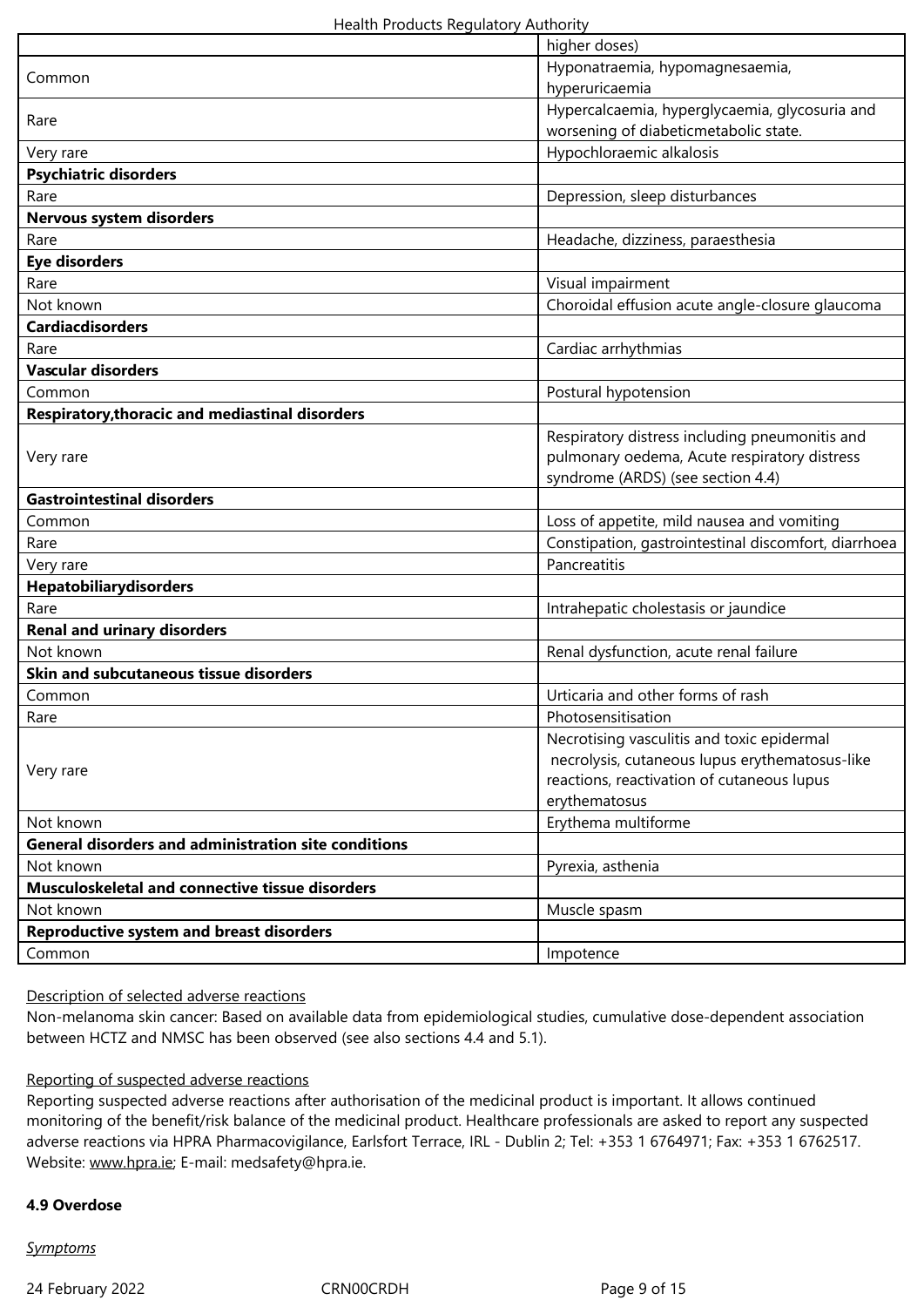Overdose with valsartan may result in marked hypotension, which could lead to depressed level of consciousness, circulatory collapse and/or shock. In addition, the following signs and symptoms may occur due to an overdose of the hydrochlorothiazide component: nausea, somnolence, hypovolaemia, and electrolyte disturbances associated with cardiac arrhythmias and muscle spasms.

# *Treatment*

The therapeutic measures depend on the time of ingestion and the type and severity of the symptoms, stabilisation of the circulatory condition being of prime importance.

If hypotension occurs, the patient should be placed in the supine position and salt and volume supplementation should be given rapidly.

Valsartan cannot be eliminated by means of haemodialysis because of its strong plasma binding behaviour whereas clearance of hydrochlorothiazide will be achieved by dialysis.

# **5 PHARMACOLOGICAL PROPERTIES**

# **5.1 Pharmacodynamic properties**

Pharmacotherapeutic group: Angiotensin II antagonists and diuretics, valsartan and diuretics; ATC code: C09D A03.

# *Valsartan/hydrochlorothiazide*

In a double-blind, randomised, active-controlled trial in patients not adequately controlled on hydrochlorothiazide 12.5 mg, significantly greater mean systolic/diastolic BP reductions were observed with the combination of valsartan/hydrochlorothiazide 160/12.5 mg (12.4/7.5 mmHg) compared to hydrochlorothiazide 25 mg (5.6/2.1 mmHg). In addition, a significantly greater percentage of patients responded (BP <140/90 mmHg or SBP reduction 220 mmHg or DBP reduction 210 mmHg) with valsartan/hydrochlorothiazide 160/12.5 mg (50%) compared to hydrochlorothiazide 25 mg (25%).

In a double-blind, randomised, active-controlled trial in patients not adequately controlled on valsartan 160 mg, significantly greater mean systolic/diastolic BP reductions were observed with both the combination of valsartan/hydrochlorothiazide 160/25 mg (14.6/11.9 mmHg) and valsartan/hydrochlorothiazide 160/12.5 mg (12.4/10.4 mmHg) compared to valsartan 160 mg (8.7/8.8 mmHg). The difference in BP reductions between the 160/25 mg and 160/12.5 mg doses also reached statistical significance. In addition, a significantly greater percentage of patients responded (diastolic BP <90 mmHg or reduction 210 mmHg) with valsartan/hydrochlorothiazide 160/25 mg (68%) and 160/12.5 mg (62%) compared to valsartan 160 mg (49%).

In a double-blind, randomised, placebo-controlled, factorial design trial comparing various dose combinations of valsartan/hydrochlorothiazide to their respective components, significantly greater mean systolic/diastolic BP reductions were observed with the combination of valsartan/hydrochlorothiazide 160/12.5 mg (17.8/13.5 mmHg) and 160/25 mg (22.5/15.3 mmHg) compared to placebo (1.9/4.1 mmHg) and the respective monotherapies, i.e., hydrochlorothiazide 12.5 mg (7.3/7.2 mmHg), hydrochlorothiazide 25 mg (12.7/9.3 mmHg) and valsartan 160 mg (12.1/9.4 mmHg). In addition, a significantly greater percentage of patients responded (diastolic BP <90 mmHg or reduction 210 mmHg) with valsartan/hydrochlorothiazide 160/25 mg (81%) and valsartan/ hydrochlorothiazide 160/12.5 mg (76%) compared to placebo (29%) and the respective monotherapies, i.e. hydrochlorothiazide 12.5 mg (41%), hydrochlorothiazide 25 mg (54%), and valsartan 160 mg (59%).

Dose-dependent decreases in serum potassium occurred in controlled clinical studies with valsartan + hydrochlorothiazide. Reduction in serum potassium occurred more frequently in patients given 25 mg hydrochlorothiazide than in those given 12.5 mg hydrochlorothiazide. In controlled clinical trials with valsartan/hydrochlorothiazide the potassium lowering effect of hydrochlorothiazide was attenuated by the potassium- sparing effect of valsartan.

Beneficial effects of valsartan in combination with hydrochlorothiazide on cardiovascular mortality and morbidity are currently unknown.

Epidemiological studies have shown that long-term treatment with hydrochlorothiazide reduces the risk of cardiovascular mortality and morbidity.

# *Valsartan*

Valsartan is an orally active and specific angiotensin II (Ang II) receptor antagonist. It acts selectively on the AT1 receptor subtype, which is responsible for the known actions of angiotensin II. The increased plasma levels of Ang II following AT1 receptor blockade with valsartan may stimulate the unblocked AT2 receptor, which appears to counterbalance the effect of the AT1 receptor. Valsartan does not exhibit any partial agonist activity at the AT1 receptor and has much (about 20,000-fold)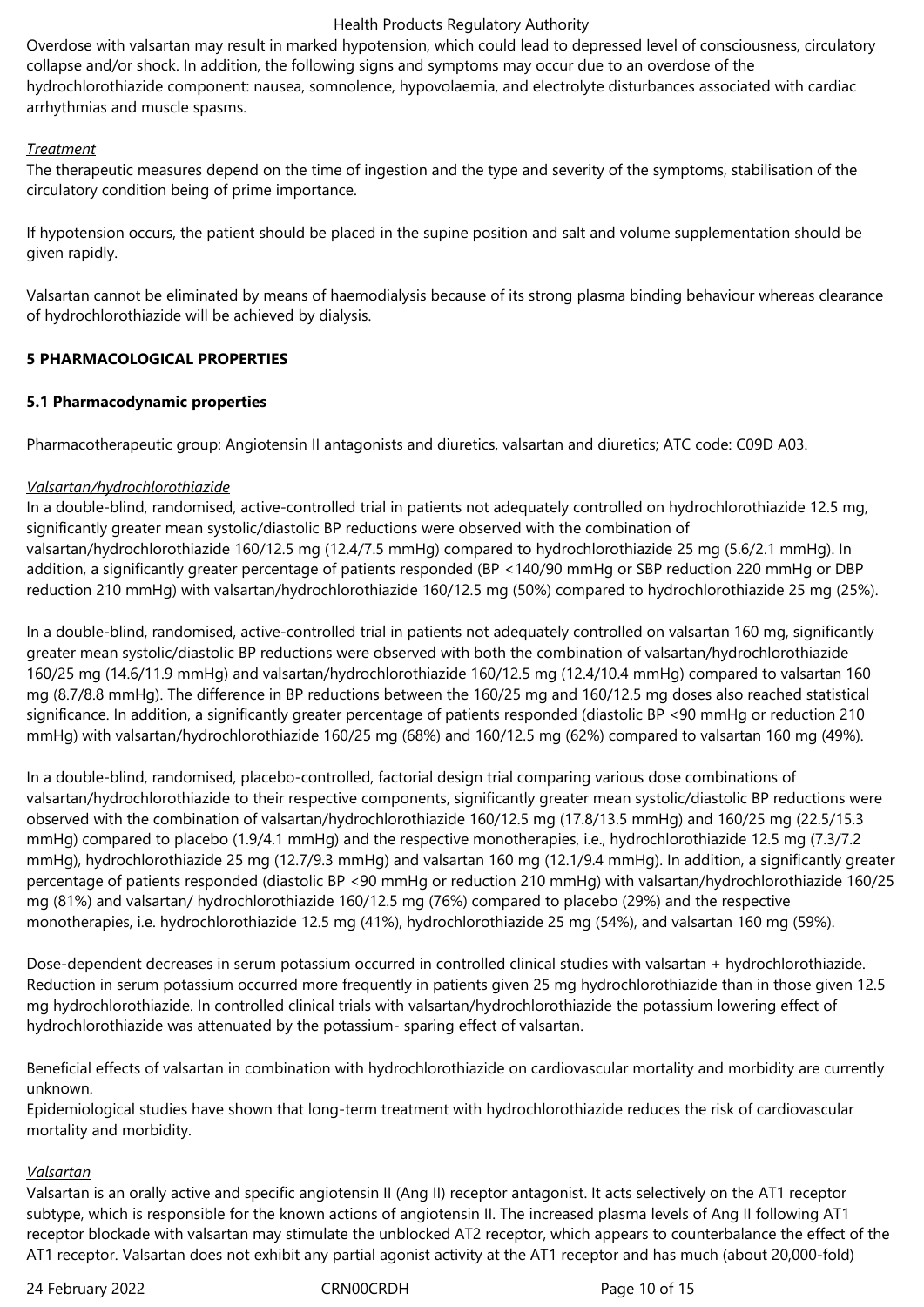greater affinity for the AT1 receptor than for the AT2 receptor. Valsartan is not known to bind to or block other hormone receptors or ion channels known to be important in cardiovascular regulation.

Valsartan does not inhibit ACE, also known as kininase II, which converts Ang I to Ang II and degrades bradykinin. Since there is no effect on ACE and no potentiation of bradykinin or substance P, angiotensin II antagonists are unlikely to be associated with coughing. In clinical trials where valsartan was compared with an ACE inhibitor, the incidence of dry cough was significantly (P <0.05) lower in patients treated with valsartan than in those treated with an ACE inhibitor (2.6% versus 7.9% respectively). In a clinical trial of patients with a history of dry cough during ACE inhibitor therapy, 19.5% of trial subjects receiving valsartan and 19.0% of those receiving a thiazide diuretic experienced cough compared to 68.5% of those treated with an ACE inhibitor (P  $< 0.05$ ).

Administration of valsartan to patients with hypertension results in reduction of blood pressure without affecting pulse rate. In most patients, after administration of a single oral dose, onset of antihypertensive activity occurs within 2 hours, and the peak reduction of blood pressure is achieved within 4–6 hours. The antihypertensive effect persists over 24 hours after dosing. During repeated dosing, the maximum reduction in blood pressure with any dose is generally attained within 2– 4 weeks and is sustained during long-term therapy. Combined with hydrochlorothiazide, a significant additional reduction in blood pressure is achieved.

Abrupt withdrawal of valsartan has not been associated with rebound hypertension or other adverse clinical events. In hypertensive patients with type 2 diabetes and microalbuminuria, valsartan has been shown to reduce the urinary excretion of albumin. The MARVAL (Micro Albuminuria Reduction with Valsartan) study assessed the reduction in urinary albumin excretion (UAE) with valsartan (80-160 mg/od) versus amlodipine (5-10 mg/od), in 332 type 2 diabetic patients (mean age: 58 years; 265 men) with microalbuminuria (valsartan: 58 µg/min; amlodipine: 55.4

µg/min), normal or high blood pressure and with preserved renal function (blood creatinine <120 µmol/l). At 24 weeks, UAE was reduced (p <0.001) by 42% (-24.2 µg/min; 95% CI: -40.4 to -19.1) with valsartan and approximately 3% (-1.7 µg/min; 95% CI: –5.6 to 14.9) with amlodipine despite similar rates of blood pressure reduction in both groups. The Valsol plus Reduction of Proteinuria (DROP) study further examined the efficacy of valsartan in reducing UAE in 391 hypertensive patients (BP=150/88 mmHg) with type 2 diabetes, albuminuria (mean=102 µg/min; 20-700 µg/min) and preserved renal function (mean serum creatinine = 80 µmol/l). Patients were randomised to one of 3 doses of valsartan (160, 320 and 640 mg/od) and treated for 30 weeks. The purpose of the study was to determine the optimal dose of valsartan for reducing UAE in hypertensive patients with type 2 diabetes. At 30 weeks, the percentage change in UAE was significantly reduced by 36% from baseline with valsartan 160 mg (95%CI: 22 to 47%), and by 44% with valsartan 320 mg (95%CI: 31 to 54%). It was concluded that 160-320 mg of valsartan produced clinically relevant reductions in UAE in hypertensive patients with type 2 diabetes.

# Other: dual blockade of the renin-angiotensin-aldosterone system (RAAS)

Two large randomised, controlled trials (ONTARGET (ONgoing Telmisartan Alone and in combination with Ramipril Global Endpoint Trial) and VA NEPHRON-D (The Veterans Affairs Nephropathy in Diabetes)) have examined the use of the combination of an ACE-inhibitor with an angiotensin II receptor blocker.

ONTARGET was a study conducted in patients with a history of cardiovascular or cerebrovascular disease, or type 2 diabetes mellitus accompanied by evidence of end-organ damage. VA NEPHRON-D was a study in patients with type 2 diabetes mellitus and diabetic nephropathy.

These studies have shown no significant beneficial effect on renal and/or cardiovascular outcomes and mortality, while an increased risk of hyperkalaemia, acute kidney injury and/or hypotension as compared to monotherapy was observed. Given their similar pharmacodynamic properties, these results are also relevant for other ACE-inhibitors and angiotensin II receptor blockers.

ACE-inhibitors and angiotensin II receptor blockers should therefore not be used concomitantly in patients with diabetic nephropathy.

ALTITUDE (Aliskiren Trial in Type 2 Diabetes Using Cardiovascular and Renal Disease Endpoints) was a study designed to test the benefit of adding aliskiren to a standard therapy of an ACE-inhibitor or an angiotensin II receptor blocker in patients with type 2 diabetes mellitus and chronic kidney disease, cardiovascular disease, or both. The study was terminated early because of an increased risk of adverse outcomes. Cardiovascular death and stroke were both numerically more frequent in the aliskiren group than in the placebo group and adverse events and serious adverse events of interest (hyperkalaemia, hypotension and renal dysfunction) were more frequently reported in the aliskiren group than in the placebo group.

# *Hydrochlorothiazide*

24 February 2022 CRN00CRDH Page 11 of 15 The site of action of thiazide diuretics is primarily in the renal distal convoluted tubule. It has been shown that there is a high-affinity receptor in the renal cortex as the primary binding site for the thiazide diuretic action and inhibition of NaCl transport in the distal convoluted tubule. The mode of action of thiazides is through inhibition of the Na+Cl- symporter perhaps by competing for the Cl- site, thereby affecting electrolyte reabsorption mechanisms: directly increasing sodium and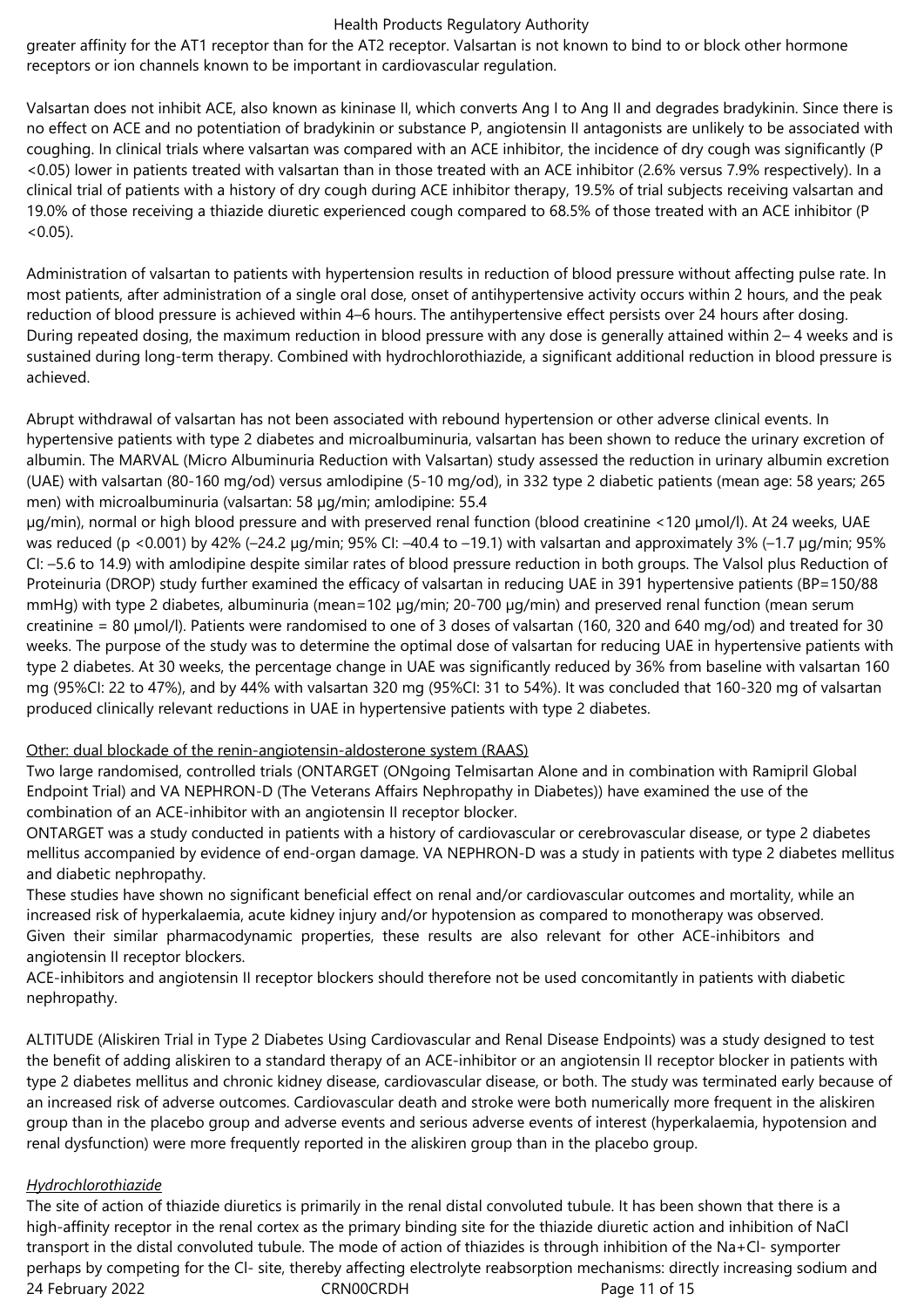chloride excretion to an approximately equal extent, and indirectly by this diuretic action reducing plasma volume, with consequent increases in plasma renin activity, aldosterone secretion and urinary potassium loss, and a decrease in serum potassium. The renin-aldosterone link is mediated by angiotensin II, so with co-administration of valsartan the reduction in serum potassium is less pronounced as observed under monotherapy with hydrochlorothiazide.

Non-melanoma skin cancer: Based on available data from epidemiological studies, cumulative dose-dependent association between HCTZ and NMSC has been observed. One study included a population comprised of 71,533 cases of BCC and of 8,629 cases of SCC matched to 1,430,833 and 172,462 population controls, respectively. High HCTZ use (≥50,000 mg cumulative) was associated with an adjusted OR of 1.29 (95% CI: 1.23-1.35) for BCC and 3.98 (95% CI: 3.68-4.31) for SCC. A clear cumulative dose response relationship was observed for both BCC and SCC. Another study showed a possible association between lip cancer (SCC) and exposure to HCTZ: 633 cases of lip-cancer were matched with 63,067 population controls, using a risk-set sampling strategy. A cumulative dose-response relationship was demonstrated with an adjusted OR 2.1 (95% CI: 1.7-2.6) increasing to OR 3.9 (3.0-4.9) for high use ( $\sim$ 25,000 mg) and OR 7.7 (5.7-10.5) for the highest cumulative dose ( $\sim$ 100,000 mg) (see also section 4.4).

# **5.2 Pharmacokinetic properties**

#### *Valsartan hydrochlorothiazide*

The systemic availability of hydrochlorothiazide is reduced by about 30% when co-administered with valsartan. The kinetics of valsartan are not markedly affected by the co-administration of hydrochlorothiazide. This observed interaction has no impact on the combined use of valsartan and hydrochlorothiazide, since controlled clinical trials have shown a clear anti-hypertensive effect, greater than that obtained with either active substance given alone, or placebo.

#### *Valsartan*

#### *Absorption*

Following oral administration of valsartan alone, peak plasma concentrations of valsartan are reached in 2–4 hours. Mean absolute bioavailability is 23%. Food decreases exposure (as measured by AUC) to valsartan by about 40% and peak plasma concentration (Cmax) by about 50%, although from about 8 h post dosing plasma valsartan concentrations are similar for the fed and fasted groups. This reduction in AUC is not, however, accompanied by a clinically significant reduction in the therapeutic effect, and valsartan can therefore be given either with or without food.

# *Distribution*

The steady-state volume of distribution of valsartan after intravenous administration is about 17 litres, indicating that valsartan does not distribute into tissues extensively. Valsartan is highly bound to serum proteins (94–97%), mainly serum albumin.

# *Biotransformation*

Valsartan is not biotransformed to a high extent as only about 20% of dose is recovered as metabolites. A hydroxy metabolite has been identified in plasma at low concentrations (less than 10% of the valsartan AUC). This metabolite is pharmacologically inactive.

#### *Elimination*

Valsartan shows multiexponential decay kinetics (t½a <1 h and t½ß about 9 h). Valsartan is primarily eliminated in faeces (about 83% of dose) and urine (about 13% of dose), mainly as unchanged drug.

Following intravenous administration, plasma clearance of valsartan is about 2 l/h and its renal clearance is 0.62 l/h (about 30% of total clearance). The half-life of valsartan is 6 hours.

#### *Hydrochlorothiazide*

#### *Absorption*

The absorption of hydrochlorothiazide, after an oral dose, is rapid (tmax about 2 h), The increase in mean AUC is linear and dose proportional in the therapeutic range.

The effect of food on hydrochlorothiazide absorption, if any, has little clinical significance. Absolute bioavailability of hydrochlorothiazide is 70% after oral administration.

#### *Distribution*

The apparent volume of distribution is 4–8 l/kg.

Circulating hydrochlorothiazide is bound to serum proteins (40–70%), mainly serum albumin. Hydrochlorothiazide also accumulates in erythrocytes at approximately 3 times the level in plasma.

#### *Elimination*

24 February 2022 CRN00CRDH Page 12 of 15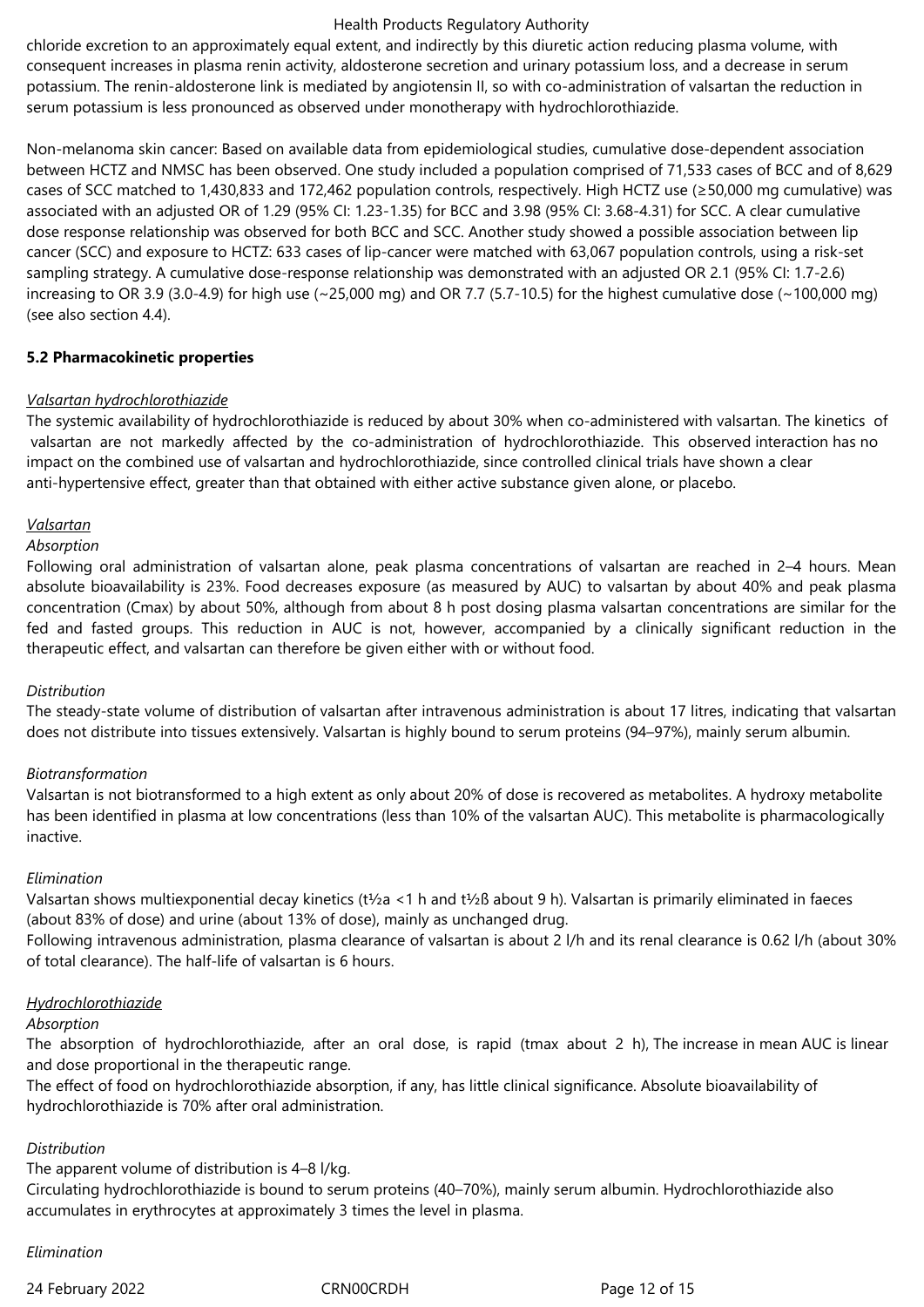Hydrochlorotiazide is eliminated predominantly as unchanged drug. Hydrochlorothiazide is eliminated from plasma with a half-life averaging 6 to 15 hours in the terminal elimination phase. There is no change in the kinetics of hydrochlorothiazide on repeated dosing, and accumulation is minimal when dosed once daily. There is more than, >95% of the absorbed dose being excreted as unchanged compound in the urine. The renal clearance is composed of passive filtration and active secretion into the renal tubule.

# *Special populations*

# *Elderly*

A somewhat higher systemic exposure to valsartan was observed in some elderly subjects than in young subjects; however, this has not been shown to have any clinical significance.

Limited data suggest that the systemic clearance of hydrochlorothiazide is reduced in both healthy and hypertensive elderly subjects compared to young healthy volunteers.

# *Renal impairment*

At the recommended dose of Valsol plus no dose adjustment is required for patients with a Glomerular Filtration Rate (GFR) of 30-70 ml/min.

In patients with severe renal impairment (creatinine clearance <30 ml/min) and in patients undergoing dialysis no data are available for Valsol plus. Valsartan is highly bound to plasma protein and is not to be removed by dialysis, whereas clearance of hydrochlorothiazide will be achieved by dialysis.In the presence of renal impairment, mean peak plasma levels and AUC values of hydrochlorothiazide are increased and the urinary excretion rate is reduced. In patients with mild to moderate renal impairment, a 3-fold increase in hydrochlorothiazide AUC has been observed. In patients with severe renal impairment an 8-fold increase in AUC has been observed. Hydrochlorothiazide is contraindicated in patients with severe renal impairment (see section 4.3).

# *Hepaticimpairment*

In a pharmacokinetics trial in patients with mild (n=6) to moderate (n=5) hepatic dysfunction, exposure to valsartan was increased approximately 2-fold compared with healthy volunteers (see sections 4.2 and 4.4).

There is no data available on the use of valsartan in patients with severe hepatic dysfunction (see section 4.3). Hepatic disease does not significantly affect the pharmacokinetics of hydrochlorothiazide.

# **5.3 Preclinical safety data**

The potential toxicity of the valsartan - hydrochlorothiazide combination after oral administration was investigated in rats and marmosets in studies lasting up to six months. No findings emerged that would exclude the use of therapeutic doses in man.

The changes produced by the combination in the chronic toxicity studies are most likely to have been caused by the valsartan component. The toxicological target organ was the kidney, the reaction being more marked in the marmoset than the rat. The combination led to kidney damage (nephropathy with tubular basophilia, rises in plasma urea, plasma creatinine and serum potassium, increases in urine volume and urinary electrolytes from 30 mg/kg/day valsartan + 9 mg/kg/day hydrochlorothiazide in rats and 10 + 3 mg/kg/day in marmosets), probably by way of altered renal haemodynamics. These doses in rat, respectively, represent 0.9 and 3.5-times the maximum recommended human dose (MRHD) of valsartan and hydrochlorothiazide on a mg/m<sup>2</sup> basis. These doses in marmoset, respectively, represent 0.3 and 1.2-times the maximum recommended human dose (MRHD) of valsartan and hydrochlorothiazide on a mg/m<sup>2</sup> basis. (Calculations assume an oral dose of 320 mg/day valsartan in combination with 25 mg/day hydrochlorothiazide and a 60-kg patient.)

High doses of the valsartan - hydrochlorothiazide combination caused falls in red blood cell indices (red cell count, haemoglobin, haematocrit, from 100 + 31 mg/kg/d in rats and 30 + 9 mg/kg/d in marmosets). These doses in rat, respectively, represent 3.0 and 12 times the maximum recommended human dose (MRHD) of valsartan and hydrochlorothiazide on a mg/m<sup>2</sup> basis. These doses in marmoset, respectively, represent 0.9 and 3.5 times the maximum recommended human dose (MRHD) of valsartan and hydrochlorothiazide on a mg/m<sup>2</sup> basis. (Calculations assume an oral dose of 320 mg/day valsartan in combination with 25 mg/day hydrochlorothiazide and a 60-kg patient).

In marmosets, damage was observed in the gastric mucosa (from 30 + 9 mg/kg/d). The combination also led in the kidney to hyperplasia of the afferent aterioles (at 600 + 188 mg/kg/d in rats and from 30 + 9 mg/kg/d in marmosets).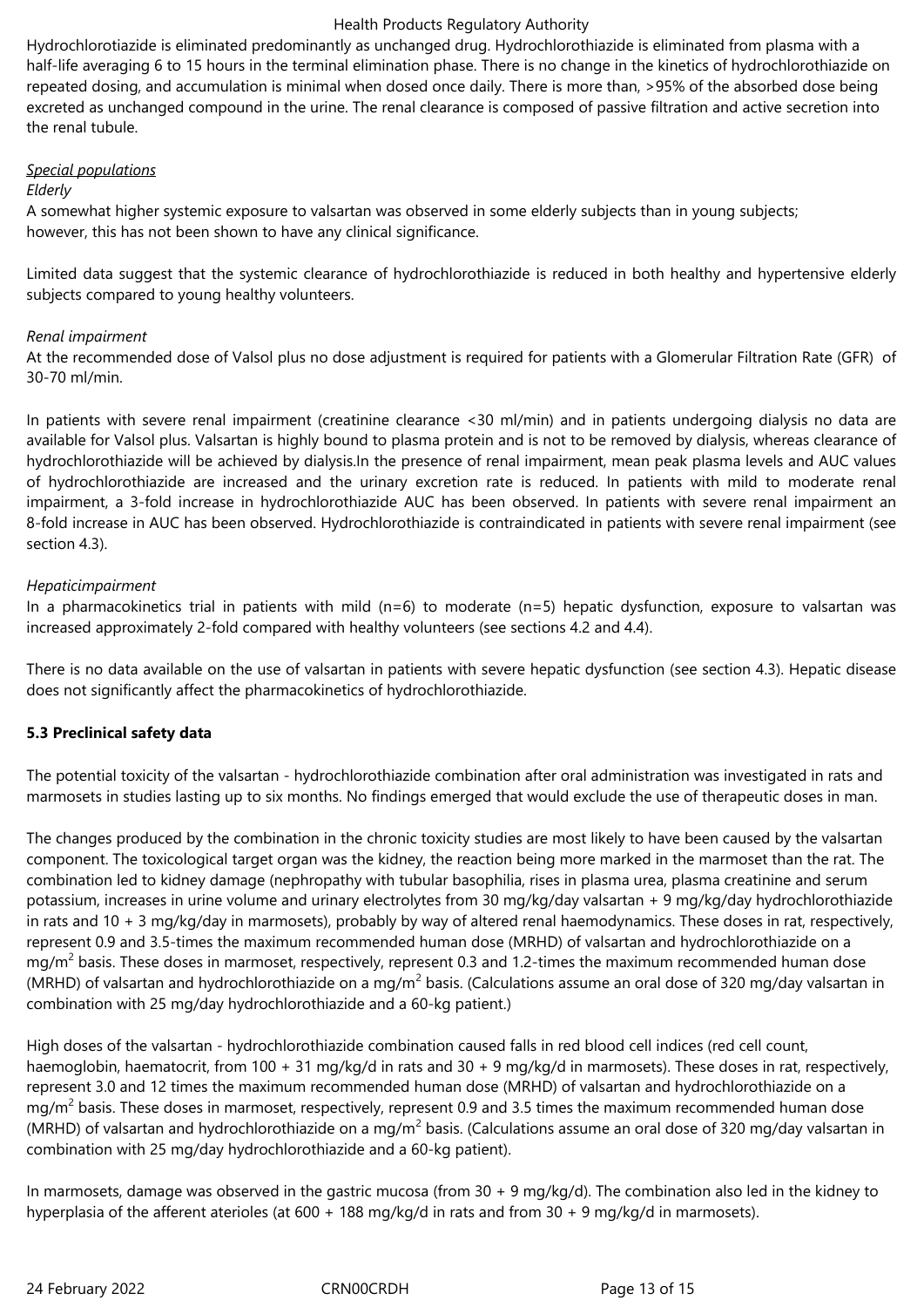These doses in marmoset, respectively, represent 0.9 and 3.5 times the maximum recommended human dose (MRHD) of valsartan and hydrochlorothiazide on a mg/m<sup>2</sup> basis. These doses in rat, respectively, represent 18 and 73 times the maximum recommended human dose (MRHD) of valsartan and hydrochlorothiazide on a mg/m<sup>2</sup> basis. (Calculations assume an oral dose of 320 mg/day valsartan in combination with 25 mg/day hydrochlorothiazide and a 60-kg patient).

The above mentioned effects appear to be due to the pharmacological effects of high valsartan doses (blockade of angiotensin II-induced inhibition of renin release, with stimulation of the renin-producing cells) and also occur with ACE inhibitors. These findings appear to have no relevance to the use of therapeutic doses of valsartan in humans.

The valsartan - hydrochlorothiazide combination was not tested for mutagenicity, chromosomal breakage or carcinogenicity, since there is no evidence of interaction between the two substances. However, these tests were performed separately with valsartan and hydrochlorothiazide, and produced no evidence of mutagenicity, chromosomal breakage or carcinogenicity.

In rats, maternally toxic doses of valsartan (600 mg/kg/day) during the last days of gestation and lactation led to lower survival, lower weight gain and delayed development (pinna detachment and ear-canal opening) in the offspring (see section 4.6). These doses in rats (600 mg/kg/day) are approximately 18 times the maximum recommended human dose on a mg/m2 basis (calculations assume an oral dose of 320 mg/day and a 60-kg patient). Similar findings were seen with valsartan/hydrochlorothiazide in rats and rabbits. In embryo-fetal development (Segment II) studies with valsartan/hydrochlorothiazide in rat and rabbit, there was no evidence of teratogenicity; however, fetotoxicity associated with maternal toxicity was observed.

# **6 PHARMACEUTICAL PARTICULARS**

# **6.1 List of excipients**

*Tablet core:* Cellulose, microcrystalline Silica, Colloidal anhydrous Sorbitol Magnesium carbonate Pregelatinised maize starch Povidone K-30 Sodium stearyl fumarate Sodium laurylsulphate Crospovidone Type A

*Coating:* Lactose monohydrate Hypromellose Macrogol 4000 Titanium dioxide (E 171) Iron oxide yellow (E 172) Iron oxide brown (E172)

# **6.2 Incompatibilities**

Not applicable.

# **6.3 Shelf life**

2 years.

# **6.4 Special precautions for storage**

Do not store above 30° C.

Store in the original package in order to protect from moisture.

# **6.5 Nature and contents of container**

24 February 2022 CRN00CRDH Page 14 of 15